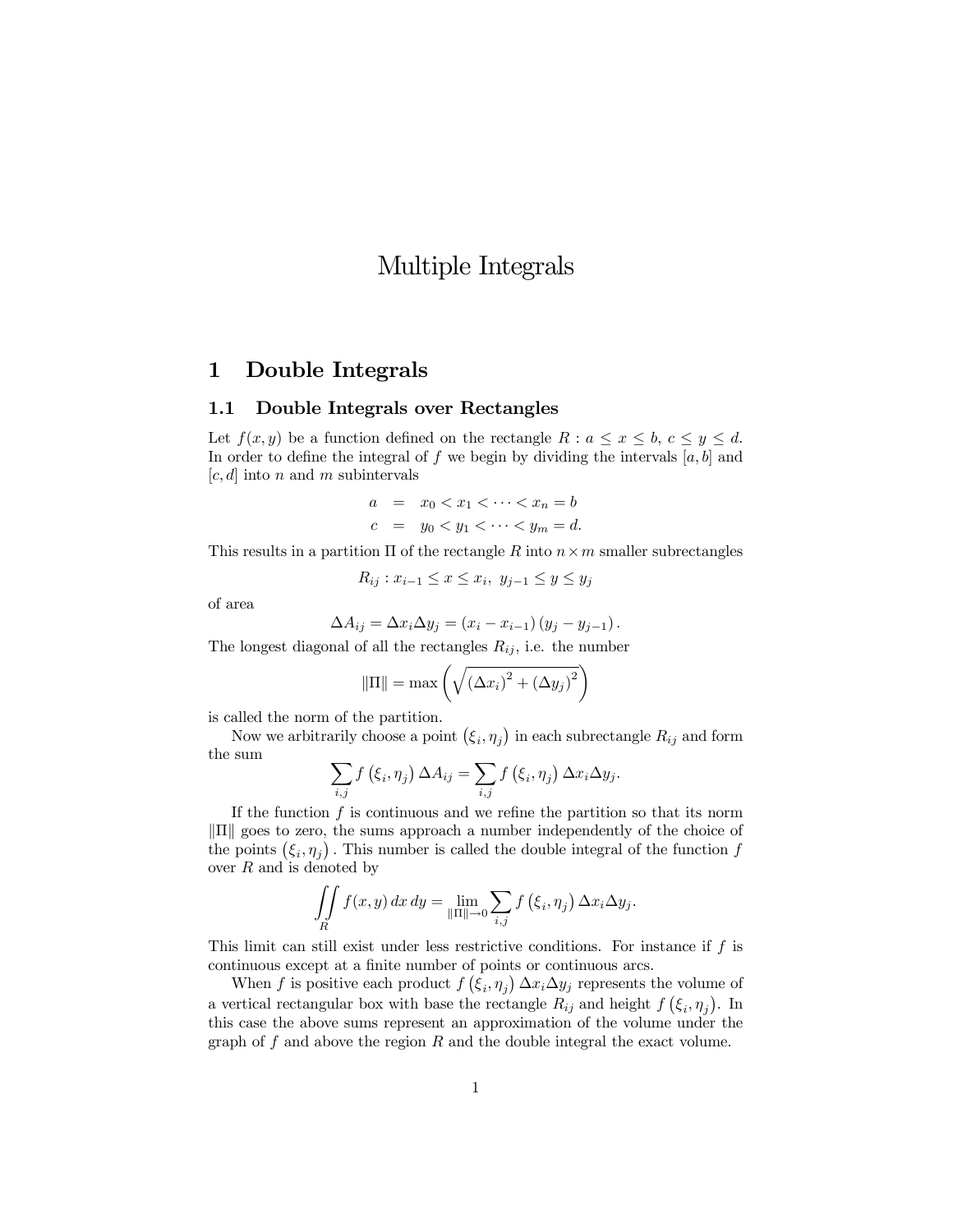#### 1.2 Iterated Integrals

In the preceding section we have defined the double integral of a continuous function  $f(x, y)$  over a rectangle  $R : a \leq x \leq b, c \leq y \leq d$ . Now we are going to show a method for evaluating this integral.

If we hold the variable x constant and integrate the function  $f(x, y)$  respect to the variable y from  $y = c$  to  $y = d$  we obtain the function of x

$$
F(x) = \int_{c}^{d} f(x, y) dy.
$$

Integrating this new function  $F(x)$  from  $x = a$  to  $x = b$  gives the iterated integral

$$
\int_a^b \int_c^d f(x, y) \, dy \, dx = \int_a^b \left( \int_c^d f(x, y) \, dy \right) \, dx.
$$

Similarly, holding the variable y constant and integrating the function  $f(x, y)$ respect to the variable x from  $x = a$  to  $x = b$  we obtain the function of y

$$
G(y) = \int_a^b f(x, y) \, dx.
$$

Integrating this new function  $G(y)$  from  $y = c$  to  $y = d$  gives the iterated integral

$$
\int_c^d \int_a^b f(x, y) \, dx \, dy = \int_c^d \left( \int_a^b f(x, y) \, dx \right) \, dy.
$$

It turns out that these two iterated integrals provide the same result and that this value is the value of the double integral of  $f$  over the rectangle  $R$ .

**Theorem 1 (Fubini's Theorem)** If  $f(x, y)$  is a continuous function on the rectangle  $R: a \leq x \leq b, c \leq y \leq d$ , then

$$
\iint_R f(x, y) dx dy = \int_a^b \int_c^d f(x, y) dy dx
$$

$$
= \int_c^d \int_a^b f(x, y) dx dy.
$$

**Example 2** Calculate the double integral of  $f(x, y) = x^3y^2$  over the rectangle  $R: 0 \le x \le 2, -1 \le y \le 1.$ 

Solution By Fubini's theorem

$$
\iint_{R} x^{3}y^{2} dx dy = \int_{0}^{2} \int_{-1}^{1} x^{3}y^{2} dy dx
$$

$$
= \int_{0}^{2} \left( \int_{-1}^{1} x^{3}y^{2} dy \right) dx
$$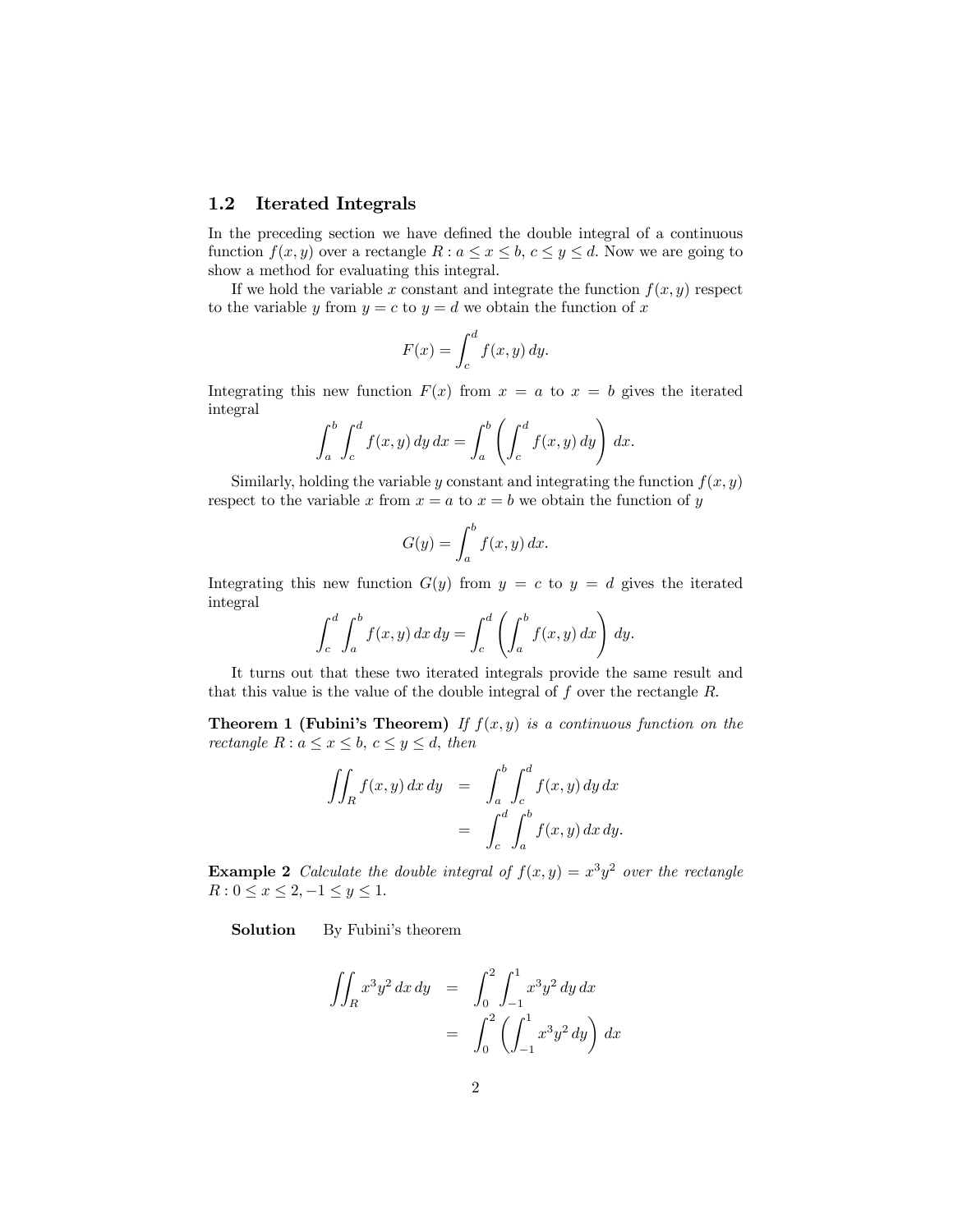$$
= \int_0^2 \left(\frac{1}{3}x^3y^3\right)\Big|_{-1}^1 dx
$$
  
= 
$$
\int_0^2 \frac{2}{3}x^3 dx
$$
  
= 
$$
\left(\frac{1}{6}x^4\right)\Big|_0^2
$$
  
= 
$$
\frac{8}{3}.
$$

Reversing the order integration gives the same result

$$
\iint_{R} x^{3}y^{2} dx dy = \int_{-1}^{1} \int_{0}^{2} x^{3}y^{2} dx dy
$$
  

$$
= \int_{-1}^{1} \left( \int_{0}^{2} x^{3}y^{2} dx \right) dy
$$
  

$$
= \int_{-1}^{1} \left( \frac{1}{4} x^{4}y^{2} \right) \Big|_{0}^{2} dy
$$
  

$$
= \int_{-1}^{1} 4y^{2} dy
$$
  

$$
= \left( \frac{4}{3} y^{3} \right) \Big|_{-1}^{1}
$$
  

$$
= \frac{8}{3}.
$$

### 1.3 Double Integrals Over Bounded Regions

In this section we extend the definition of double integrals over rectangles to more general regions. Let  $D$  be a bounded plane region whose boundary is made up of a finite number of smooth arcs of the form  $y = \varphi(x)$  or  $x = \psi(y)$ . To define the double integral of the function  $f(x, y)$  defined on D we choose a rectangle  $R: a \leq x \leq b, c \leq y \leq d$  such that  $D \subset R$  and define an extension of  $f^*$  to the whole rectangle R by

$$
f^*(x,y) = \begin{cases} f(x,y) & \text{if } (x,y) \in D \\ 0 & \text{if } (x,y) \in R - D \end{cases}.
$$

If f is continuous, the function  $f^*$  may not be continuous but the double integral of  $f^*$  over R still exists and the double integral of f over D is defined by

$$
\iint_D f(x, y) dx dy = \iint_R f^*(x, y) dx dy
$$
  
= 
$$
\lim_{\|\Pi\| \to 0} \sum_{i,j} f^* (\xi_i, \eta_j) \Delta x_i \Delta y_j.
$$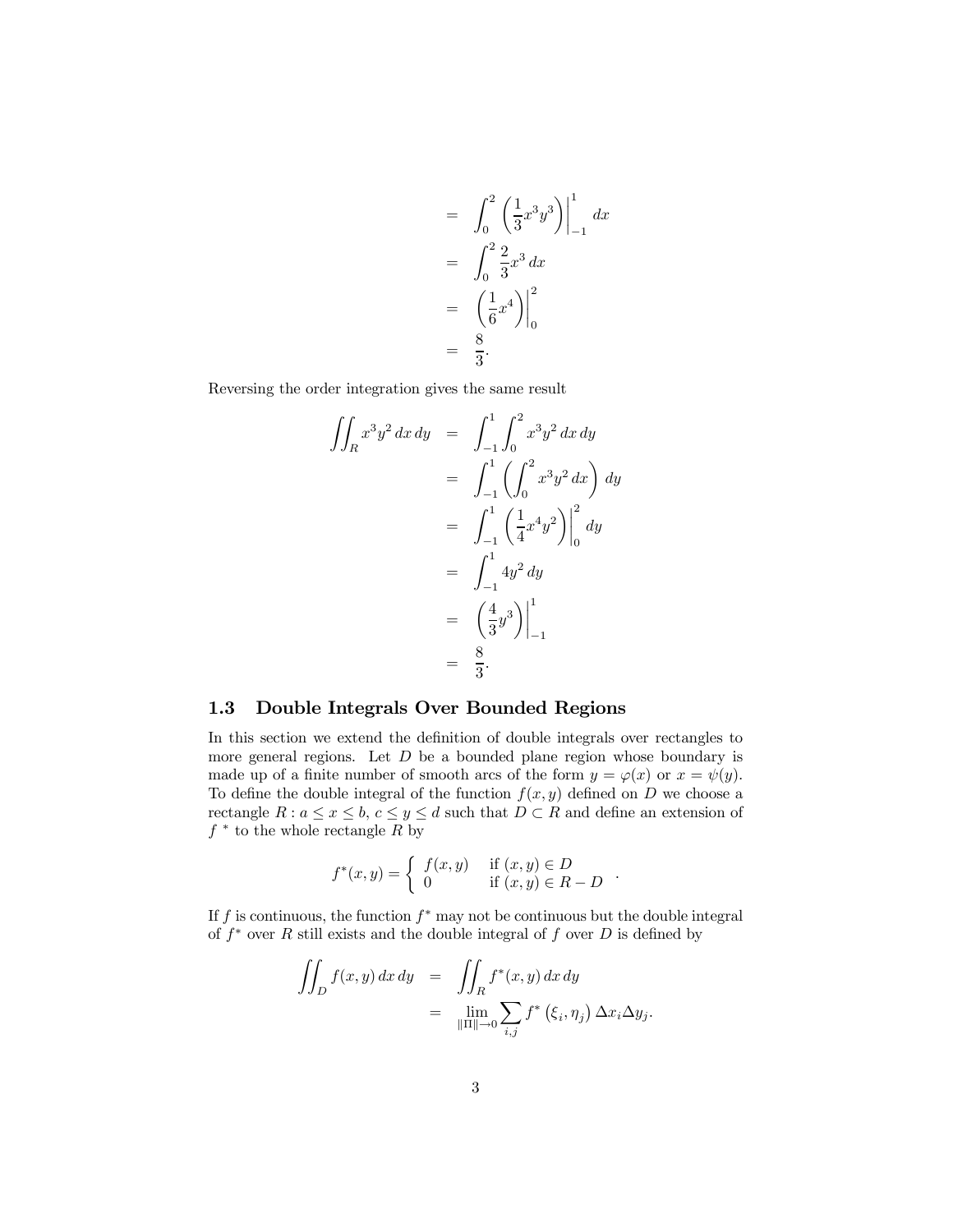When  $f$  is positive the double integral over  $D$  represents the volume of the solid bounded above by the graph of  $f$  and below by the region  $D$ . In particular if  $f(x, y) = 1$  the double integral gives the area of the region D

$$
A = \iint\limits_{D} 1 \, dx \, dy
$$

To calculate this integral we can resort to iterated integrals based on the following extension of the Fubini's Theorem

Theorem 3 (Extension of Fubini's Theorem) Let  $f(x, y)$  be a continuous function on a region D

1. If  $D: a \leq x \leq b$ ,  $\varphi_1(x) \leq y \leq \varphi_2(x)$ , with  $\varphi_1(x)$  and  $\varphi_2(x)$  continuously differentiable on the interval  $[a, b]$ , then

$$
\iint\limits_{D} f(x,y) dx dy = \int_{a}^{b} \int_{\varphi_1(x)}^{\varphi_2(x)} f(x,y) dy dx.
$$

2. If  $D: c \leq y \leq d$ ,  $\psi_1(y) \leq x \leq \psi_2(y)$ , with  $\psi_1(x)$  and  $\psi_2(x)$  continuously differentiable on the interval  $[c, d]$ , then

$$
\iint\limits_{D} f(x,y) dx dy = \int_{c}^{d} \int_{\psi_1(y)}^{\psi_2(y)} f(x,y) dx dy.
$$

**Example 4** Calculate the double integral of  $f(x, y) = xy$  over the region D:  $0 \leq x \leq 2, -x \leq y \leq \sqrt{x}.$ 

Solution By Fubini's theorem

$$
\iint_D xy \, dx \, dy = \int_0^2 \int_{-x}^{\sqrt{x}} xy \, dy \, dx \n= \int_0^2 \left( \int_{-x}^{\sqrt{x}} xy \, dy \right) dx \n= \int_0^2 \left( \frac{1}{2}xy^2 \right) \Big|_{-x}^{\sqrt{x}} dx \n= \int_0^2 \frac{1}{2} (x^2 - x^3) \, dx \n= \left( \frac{1}{6}x^3 - \frac{1}{8}x^4 \right) \Big|_0^2 \n= -\frac{2}{3}.
$$

**Example 5** Find the volume of the solid bounded above by the plane  $z = 2x$ and below by the region enclosed by the parabola  $y^2 = 1 - x$  and the axis  $x = 0$ .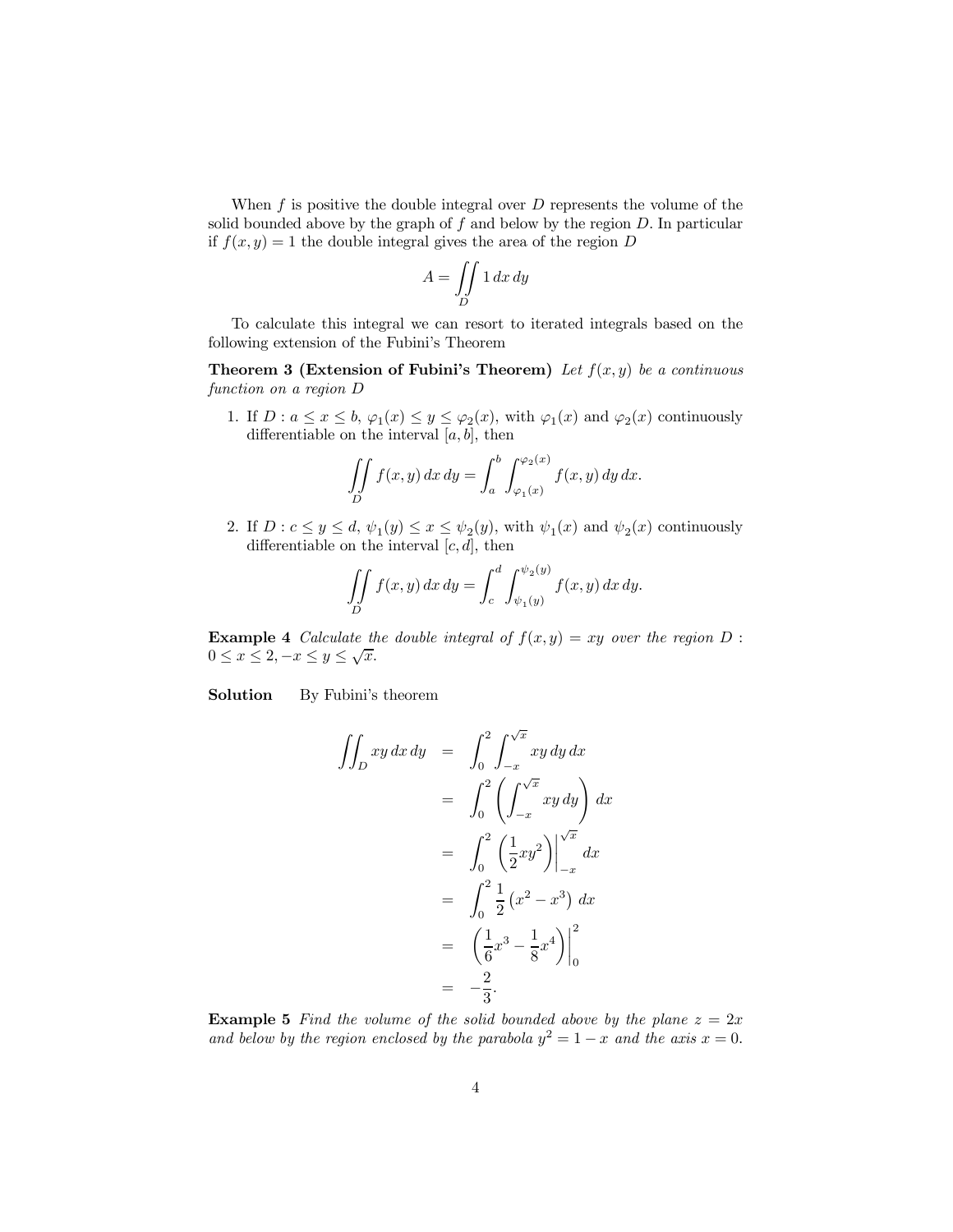Solution The volume is given by the double integral

$$
\iint\limits_D 2x\,dx\,dy
$$

where D is the region  $0 \le x \le 1 - y^2$ ,  $-1 \le y \le 1$ . By Fubini's theorem

$$
\iint_D 2x \, dx \, dy = \int_{-1}^1 \int_0^{1-y^2} 2x \, dx \, dy
$$
  
= 
$$
\int_{-1}^1 \left( \int_0^{1-y^2} 2x \, dx \right) \, dy
$$
  
= 
$$
\int_{-1}^1 x^2 \Big|_0^{1-y^2} \, dy
$$
  
= 
$$
\int_{-1}^1 (1 - 2y^2 + y^4) \, dy
$$
  
= 
$$
2 \int_0^1 (1 - 2y^2 + y^4) \, dy
$$
  
= 
$$
2 \left( y - \frac{2}{3}y^3 + \frac{1}{5}y^4 \right) \Big|_0^1
$$
  
= 
$$
\frac{16}{15}.
$$

#### 1.4 Double Integrals in Polar Coordinates

Sometimes plane regions are better described using polar coordinates than rectangular coordinates. Let  $D$  be a region in the xy-plane, described in polar coordinates by Γ;  $\alpha \le \theta \le \beta$ ,  $a(\theta) \le r \le b(\theta)$ , and  $f(x, y)$  a function defined on D

In this case instead of partitioning the region into small rectangles  $R_{ij}$  it can be more appropriate to use polar rectangles  $\Gamma_{ij}$ , i.e. cells bounded by the rays  $\theta = \theta_{j-1}$  and  $\theta = \theta_j$  and by the circles  $r = r_{i-1}$  and  $r = r_i$ . The area of each cell is given by

$$
\Delta A_{ij} = \frac{1}{2} (r_i^2 - r_{i-1}^2) \Delta \theta_j
$$

$$
= \frac{1}{2} (r_i + r_{i-1}) \Delta r_i \Delta \theta_j
$$

In the limit the infinitesimal area element is given by

$$
dA = r dr d\theta
$$

This leads to the following formula to calculate the double integral of a function  $f$  over  $D$  using polar coordinates

$$
\iint_D f(x, y) dx dy = \iint_{\Gamma} f(r \cos \theta, r \sin \theta) r dr d\theta
$$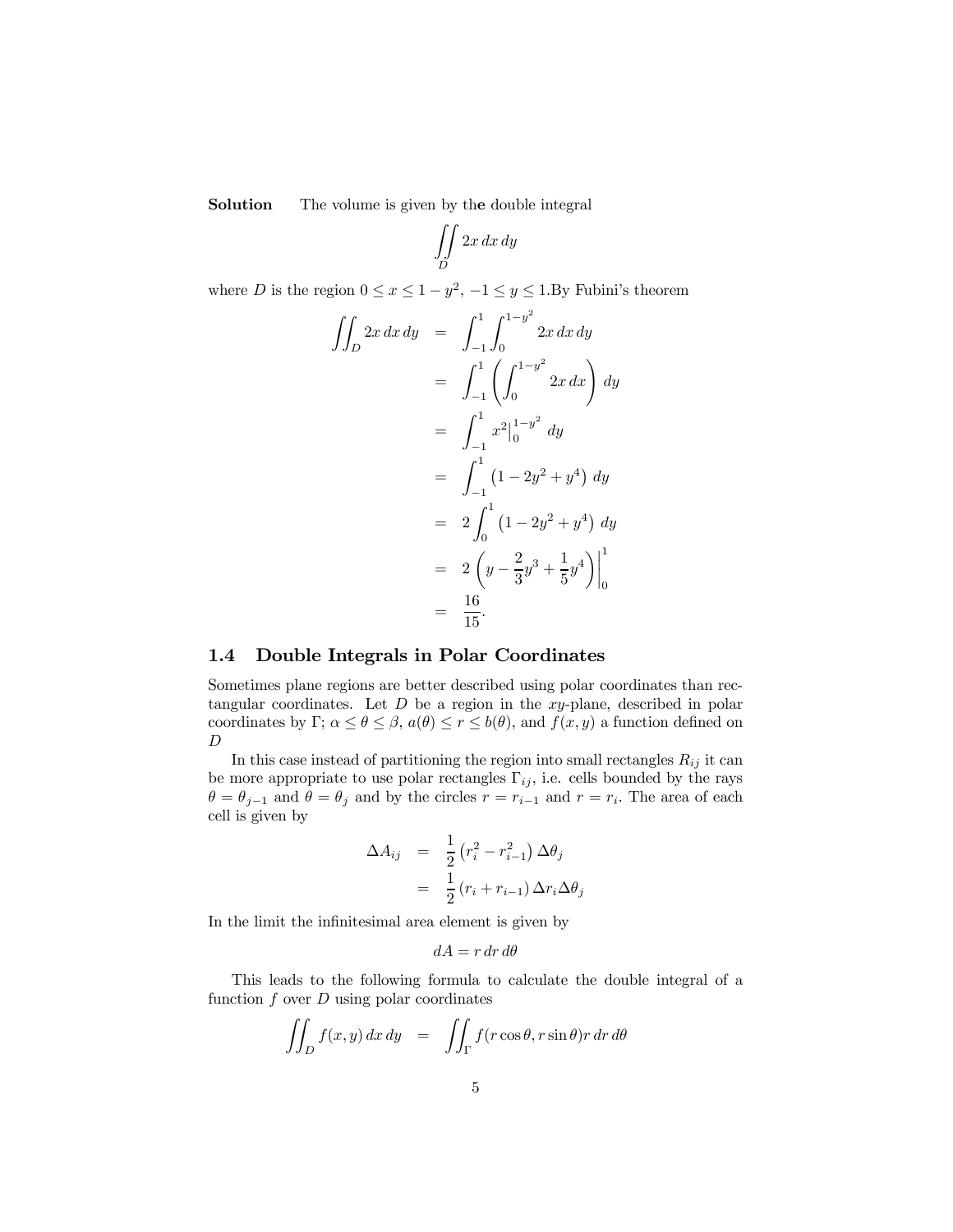$$
= \int_{\alpha}^{\beta} \int_{a(\theta)}^{b(\theta)} f(r \cos \theta, r \sin \theta) r dr d\theta.
$$

**Example 6** Evaluate the double integral of  $f(x, y) = e^{-(x^2+y^2)}$  over the disk of radius R by changing to polar coordinates. Use the result to show that

$$
\int_{-\infty}^{\infty} e^{-x^2} \, dx = \sqrt{\pi}.
$$

**Solution** Let D be the disk of radius R. In polar coordinates the function  $f$ becomes  $f(r \cos \theta, r \sin \theta) = e^{-r^2}$ . Then,

$$
\iint_D e^{-(x^2+y^2)} dx dy = \int_0^{2\pi} \int_0^R e^{-r^2} r dr d\theta
$$
  
= 
$$
\int_0^{2\pi} \left( \int_0^R e^{-r^2} r dr \right) d\theta
$$
  
= 
$$
\int_0^{2\pi} \left( -\frac{1}{2} e^{-r^2} \right) \Big|_0^R d\theta
$$
  
= 
$$
\frac{1}{2} \left( 1 - e^{-R^2} \right) \int_0^{2\pi} d\theta
$$
  
= 
$$
\pi \left( 1 - e^{-R^2} \right)
$$

When  $R \to \infty$  the disk D becomes the entire xy plane and

$$
\iint\limits_{D} e^{-(x^2+y^2)} dx dy = \pi.
$$

Since we also have

$$
\iint_D e^{-(x^2+y^2)} dx dy = \int_{-\infty}^{\infty} \int_{-\infty}^{\infty} e^{-(x^2+y^2)} dx dy
$$

$$
= \int_{-\infty}^{\infty} \int_{-\infty}^{\infty} e^{-x^2} e^{-y^2} dx dy
$$

$$
= \left( \int_{-\infty}^{\infty} e^{-x^2} dx \right) \left( \int_{-\infty}^{\infty} e^{-y^2} dy \right)
$$

$$
= \left( \int_{-\infty}^{\infty} e^{-x^2} dx \right)^2
$$

we get that

$$
\int_{-\infty}^{\infty} e^{-x^2} \, dx = \sqrt{\pi}
$$

This is an informal evaluation of this important integral not possible to evaluate using only one variable calculus.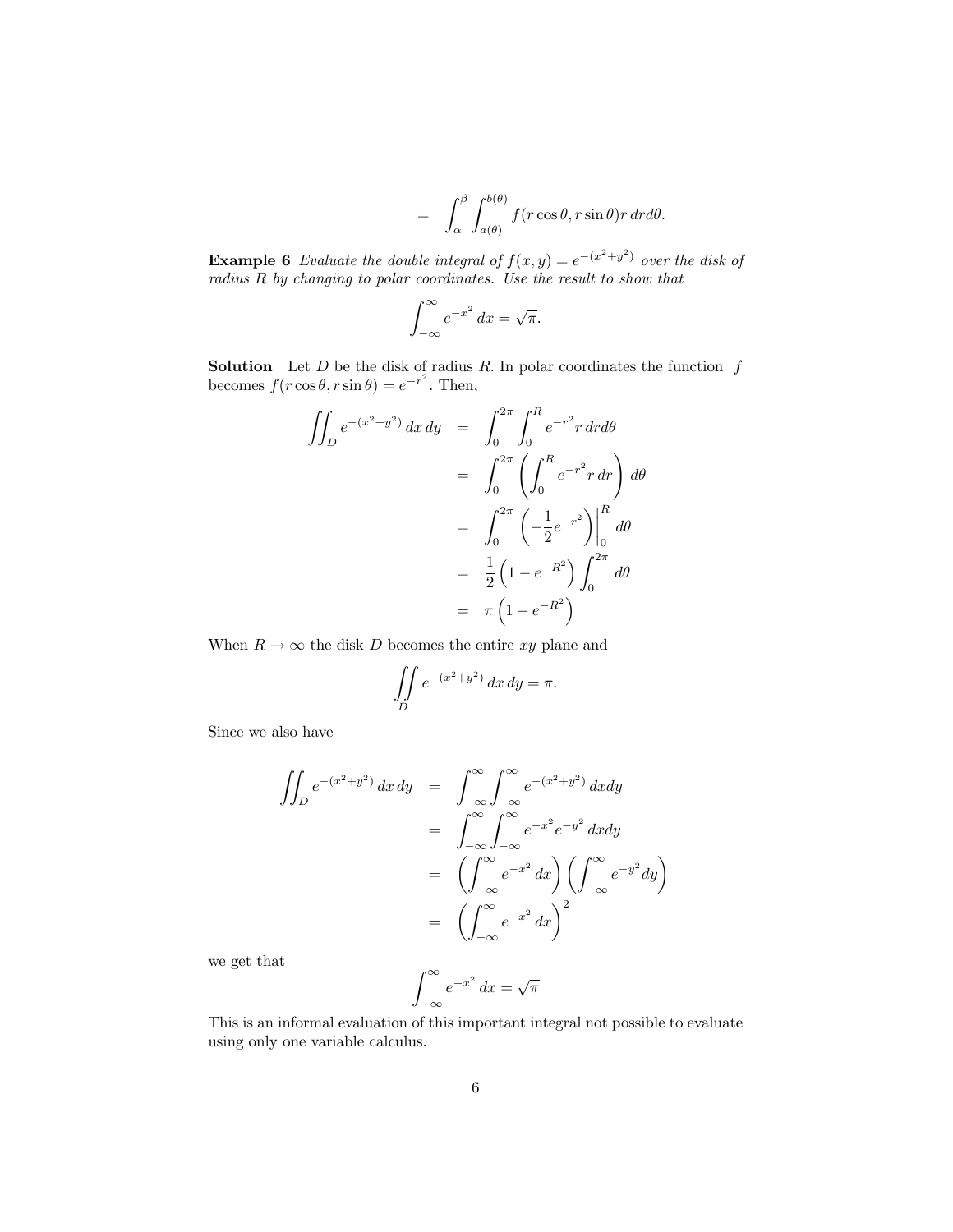### 1.5 Change of Variables in Double Integrals

The polar coordinate change can be generalized to other change of variables. Suppose that a region  $\Gamma$  in the  $(u, v)$  plane is transformed into a region  $D$  in the xy-plane by the equations

$$
x = x(u, v)
$$
 and  $y = y(u, v)$ 

where and  $x$  and  $y$  are functions with continuous partial derivatives. The Jacobian of this transformation is the determinant

$$
J(u, v) = \begin{vmatrix} \frac{\partial x}{\partial u} & \frac{\partial x}{\partial v} \\ \frac{\partial y}{\partial u} & \frac{\partial y}{\partial v} \end{vmatrix}
$$
  
= 
$$
\frac{\partial x}{\partial u} \frac{\partial y}{\partial v} - \frac{\partial y}{\partial u} \frac{\partial x}{\partial v}
$$

Then, if  $f$  is continuous over  $D$  the following formula holds

$$
\iint\limits_{D} f(x, y) dx dy = \iint\limits_{\Gamma} f(u, v) |J(u, v)| du dv.
$$

For polar coordinates  $x = r \cos \theta$  and  $y = r \sin \theta$ . Then the Jacobian becomes

$$
J(r,\theta) = \begin{vmatrix} \frac{\partial x}{\partial r} & \frac{\partial x}{\partial \theta} \\ \frac{\partial y}{\partial r} & \frac{\partial y}{\partial \theta} \end{vmatrix}
$$
  
= 
$$
\begin{vmatrix} \cos \theta & -r \sin \theta \\ \sin \theta & r \cos \theta \end{vmatrix}
$$
  
= 
$$
\begin{vmatrix} r \cos^2 \theta + r \sin^2 \theta \end{vmatrix}
$$
  
= 
$$
r.
$$

and the above formula reduces to

$$
\iint\limits_{D} f(x, y) dx dy = \iint\limits_{\Gamma} f(r \cos \theta, r \sin \theta) r dr d\theta
$$

**Example 7** Let  $D$  be the plane region bounded by the lines

$$
2y - x = 0, \ y - 2x = 0, \ 2y - x = 2, \ y - 2x = 1,
$$

and  $f(x, y) = x + y$ . Evaluate the integral

$$
\iint\limits_{D} f(x,y) \, dx \, dy
$$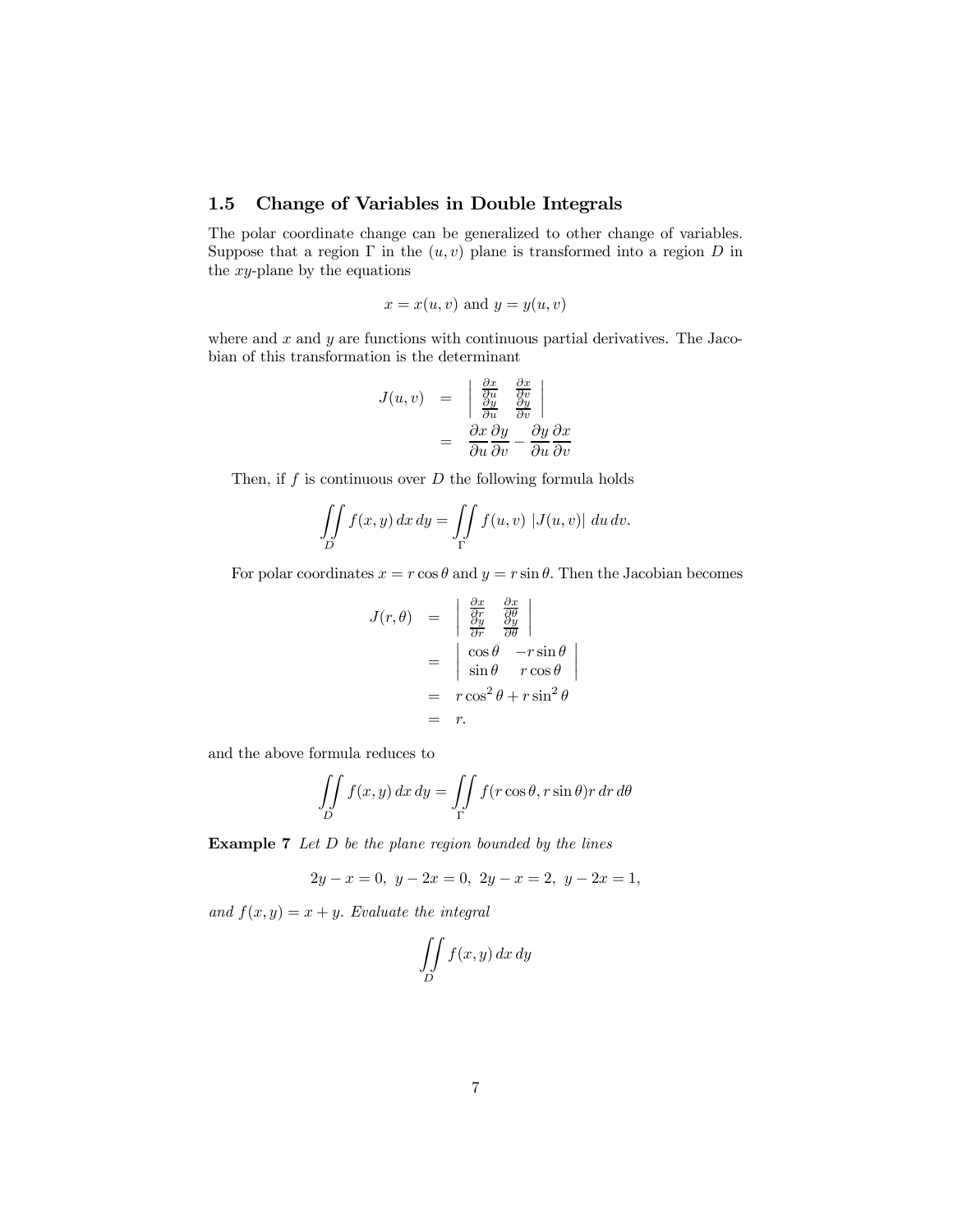**Solution** Let's define the new variables  $u$  and  $v$  by

$$
\begin{array}{rcl}\nu &=& 2y - x \\
v &=& y - 2x\n\end{array}
$$

Solving for  $x$  and  $y$  we get

$$
x = \frac{1}{3}(u - 2v)
$$
  

$$
y = \frac{1}{3}(2u - v)
$$

The transformation defined by these equations maps the square  $\Gamma: 0 \le u \le 2$ ;  $0\leq v\leq 1$  in the  $uv\text{-plane}$  into the region  $D$  in the  $xy\text{-plane}.$  The Jacobian is

$$
J(u, v) = \begin{vmatrix} \frac{\partial x}{\partial u} & \frac{\partial x}{\partial v} \\ \frac{\partial y}{\partial u} & \frac{\partial y}{\partial v} \end{vmatrix}
$$
  
= 
$$
\begin{vmatrix} \frac{1}{3} & -\frac{2}{3} \\ \frac{2}{3} & -\frac{1}{3} \end{vmatrix}
$$
  
= 
$$
\frac{1}{3}.
$$

In addition

$$
f(x, y) = x + y = u - v
$$

Therefore,

$$
\iint_D (x+y) \, dx \, dy = \iint_{\Gamma} (u-v) \frac{1}{3} \, du \, dv
$$
  
=  $\int_0^1 \int_0^2 (u-v) \frac{1}{3} \, du \, dv$   
=  $\frac{1}{3} \int_0^1 \left( \frac{u^2}{2} - vu \right) \Big|_0^2 \, dv$   
=  $\frac{1}{3} \int_0^1 (2 - 2v) \, dv$   
=  $\frac{1}{3} (2v - v^2) \Big|_0^1$   
=  $\frac{1}{3}.$ 

# 2 Triple Integrals

### 2.1 Triple Integrals in Rectangular Coordinates

Let  $f(x, y, z)$  be a function defined on the rectangular box or parallelepiped  $R: a_1 \leq x \leq b_1, a_2 \leq y \leq b_2, a_3 \leq z \leq b_3$ . In order to define the integral of  $f$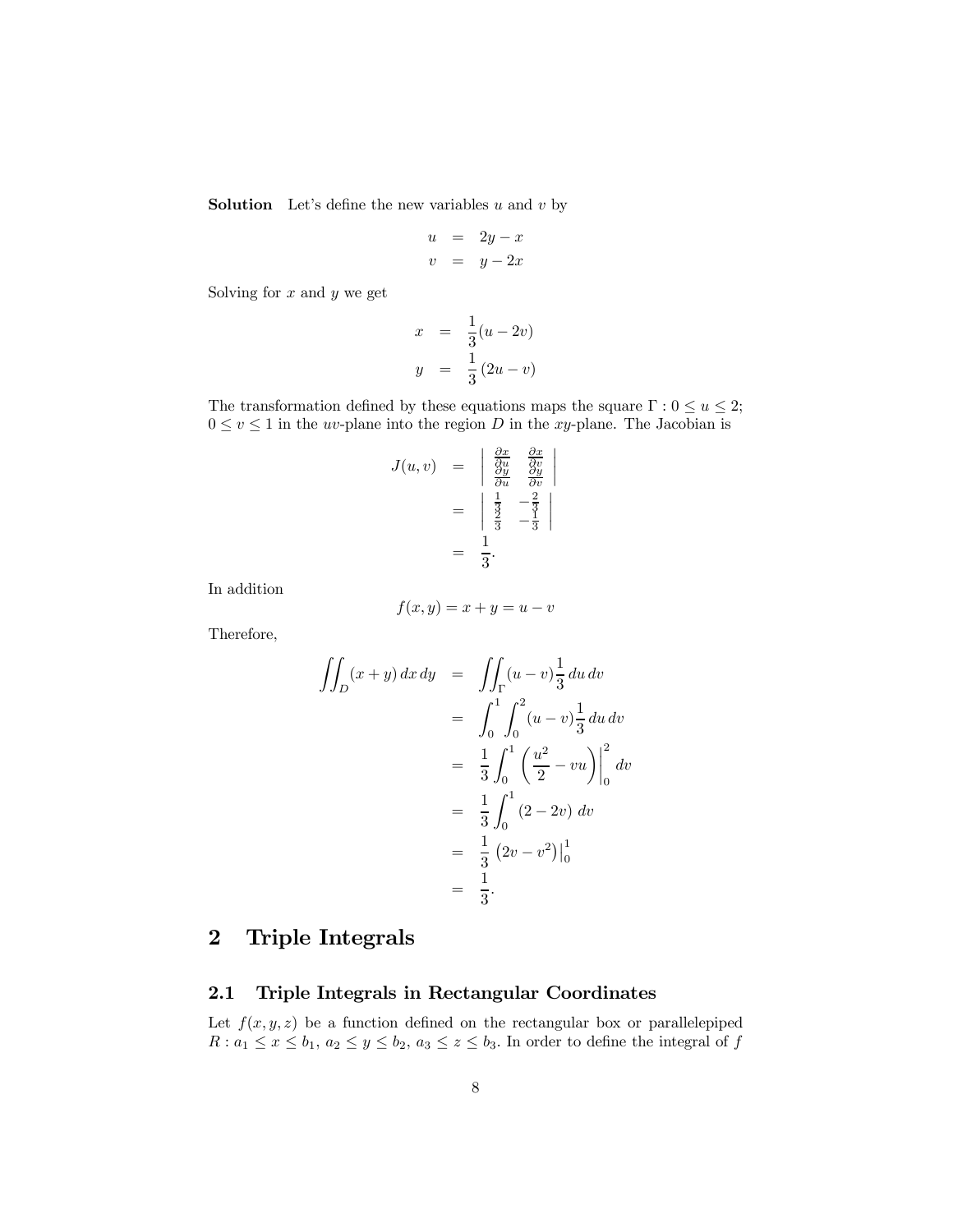over R we begin by dividing the intervals  $[a_1, b_1]$ ,  $[a_2, b_2]$  and  $[a_3, b_3]$  into n, m and p subintervals

$$
a_1 = x_0 < x_1 < \dots < x_n = b_1
$$
\n
$$
a_2 = y_0 < y_1 < \dots < y_m = b_2
$$
\n
$$
a_3 = z_0 < z_1 < \dots < z_m = b_3
$$

This results in a partition  $\Pi$  of the rectangular box R into  $n \times m \times p$  smaller cells

$$
R_{ijk} : x_{i-1} \le x \le x_i, \ y_{j-1} \le y \le y_j, \ z_{k-1} \le z \le z_k
$$

of volume

$$
\Delta V_{ijk} = \Delta x_i \Delta y_j \Delta z_k = (x_i - x_{i-1})(y_j - y_{j-1})(z_k - z_{k-1}).
$$

The longest diagonal of all the cells  $R_{ijk}$ , i.e. the number

$$
\|\Pi\| = \max\left(\sqrt{\left(\Delta x_i\right)^2 + \left(\Delta y_j\right)^2 + \left(\Delta z_k\right)^2}\right)
$$

is called the norm of the partition.

Now we arbitrarily choose a sample point  $(\xi_i, \eta_j, \chi_k)$  in each cell  $R_{ijk}$  and form the sum

$$
\sum_{i,j,k} f\left(\xi_i, \eta_j, \chi_k\right) \Delta V_{ijk}.
$$

If the function  $f$  is continuous and we refine the partition so that its norm  $\Vert \Pi \Vert$  goes to zero, the sums approach a number independently of the choice of the points  $(\xi_i, \eta_j, \chi_k)$ . This number is called the triple integral of the function f over  $R$  and is denoted by

$$
\iiint\limits_R f(x, y, z) dV = \lim_{\|\Pi\| \to 0} \sum_{i, j, k} f(\xi_i, \eta_j, \chi_k) \Delta V_{ijk}.
$$

Now, in the same way we did for double integrals, we can extend triple integrals to more general regions. Let  $D$  be a closed bounded region in space and R a rectangular box such that  $D \subset R$ . If f is a function defined on D we define an extension  $f *$  to the whole rectangle R by

$$
f^*(x, y, z) = \begin{cases} f(x, y, z) & \text{if } (x, y, z) \in D \\ 0 & \text{if } (x, y, z) \in R - D \end{cases}
$$

If f is continuous on D the triple integral of  $f^*$  over R exits even though  $f^*$ might not be continuous at the boundary of  $D$ . Then we define the triple integral of  $f$  over the bounded region  $D$  by

$$
\iiint_D f(x, y, z) dx dy dz = \iiint_R f^*(x, y, z) dx dy dz
$$
  
= 
$$
\lim_{\|\Pi\| \to 0} \sum_{i,j,k} f^*(\xi_i, \eta_j, \chi_k) \Delta V_{ijk}.
$$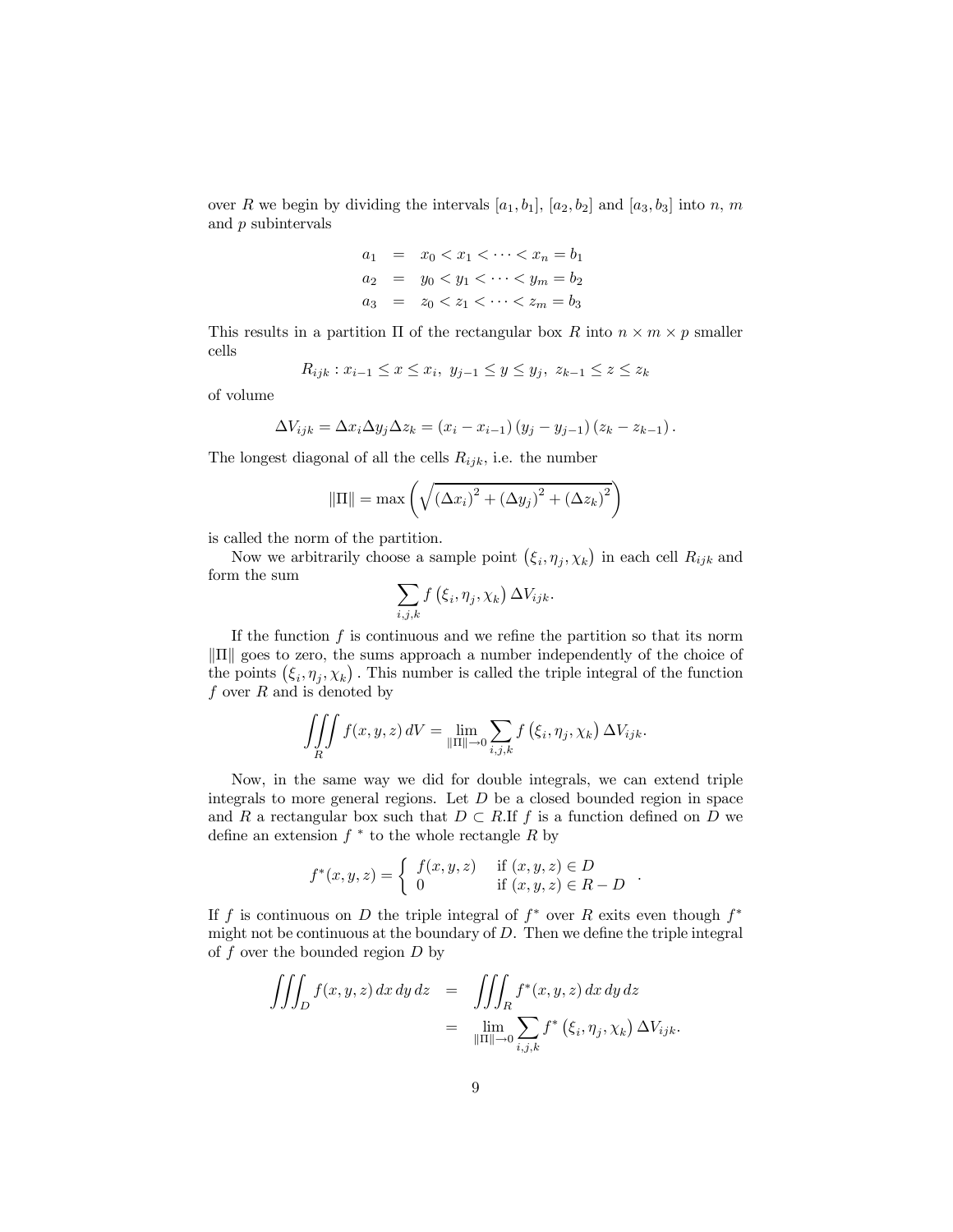If  $f(x, y, z) = 1$  the triple integral gives the volume of the region D

$$
V = \iiint\limits_{D} dx\,dy\,dz
$$

As double integrals, triple integrals can be calculated by a three dimensional extension of the Fubini's Theorem. For instance if  $D$  is the region defined by

$$
a \le x \le b, \ \varphi_1(x) \le y \le \varphi_2(x), \ \psi_1(x, y) \le z \le \psi_2(x, y)
$$

we have

$$
\iiint\limits_{D} f(x, y, z) dx dy dz = \int_{a}^{b} \int_{\varphi_{1}(x)}^{\varphi_{2}(x)} \int_{\psi_{1}(x, y)}^{\psi_{2}(x, y)} f(x, y, z) dz dy dx
$$

Other iterated integrals can be formulated depending on the shape of the region D.

**Example 8** Find the volume enclosed by the intersection of the two cylinders  $x^2 + y^2 = 1$  and  $x^2 + z^2 = 1$ 

**Solution** The projection of this region onto the plane xy is the circle  $x^2 + y^2 =$ 1 or the plane region  $-1 \le x \le 1$ ,  $-\sqrt{1-x^2} \le y \le \sqrt{1-x^2}$ . The region is bounded above by the surface  $z = \sqrt{1-x^2}$  and below by  $z = -\sqrt{1-x^2}$ . Using the symmetries of this region we integrate over the first octant and multiple by 8 to obtain

$$
V = 8 \int_0^1 \int_0^{\sqrt{1-x^2}} \int_0^{\sqrt{1-x^2}} 1 dz dy dx
$$
  
\n
$$
= 8 \int_0^1 \int_0^{\sqrt{1-x^2}} (z)|_0^{\sqrt{1-x^2}} dy dx
$$
  
\n
$$
= 8 \int_0^1 \int_0^{\sqrt{1-x^2}} \sqrt{1-x^2} dy dx
$$
  
\n
$$
= 8 \int_0^1 (y\sqrt{1-x^2}) \Big|_0^{\sqrt{1-x^2}} dx
$$
  
\n
$$
= 8 \int_0^1 (1-x^2) dx
$$
  
\n
$$
= 8 (x - \frac{1}{3}x^3) \Big|_0^1
$$
  
\n
$$
= \frac{16}{3}.
$$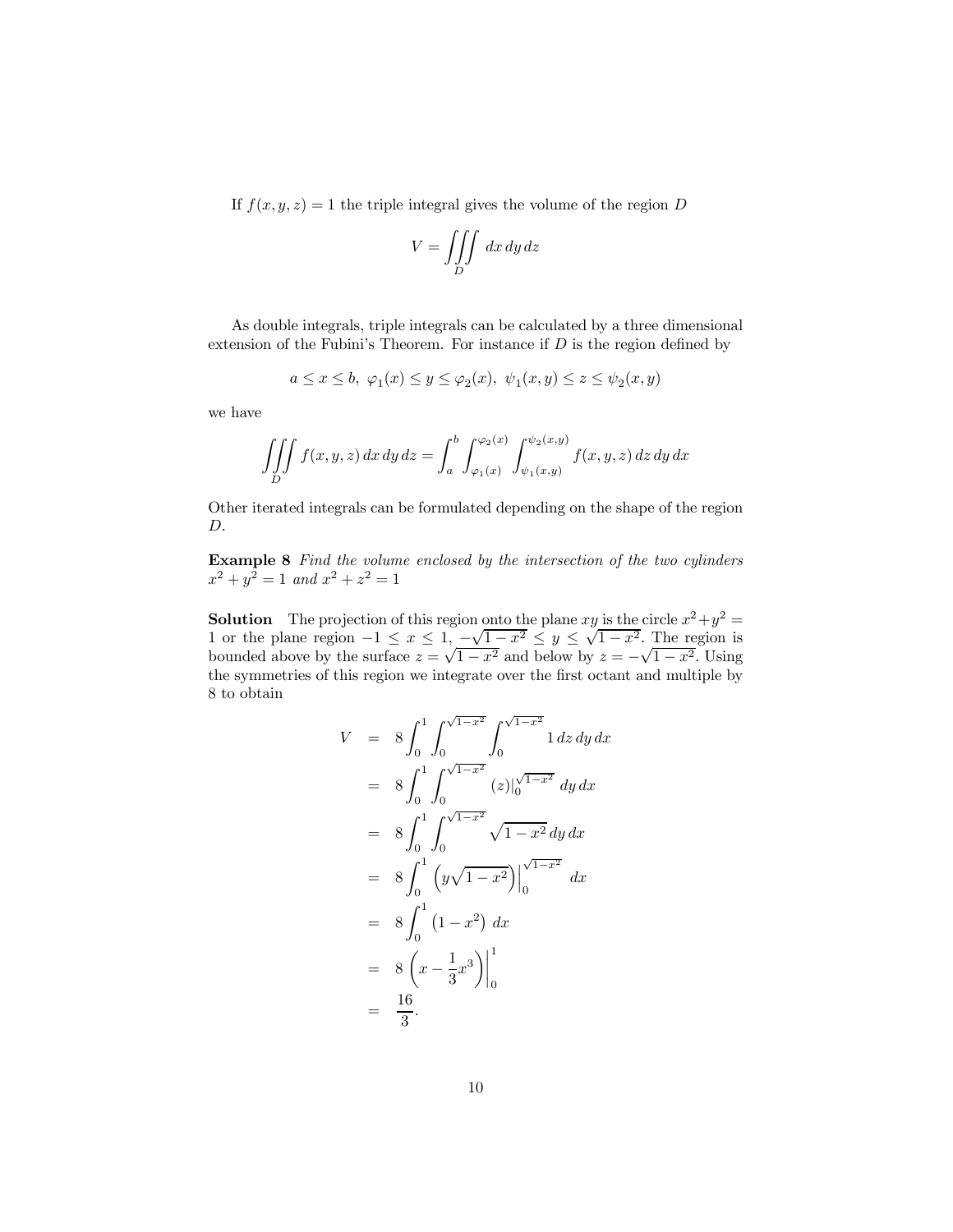### 2.2 Triple Integrals in Cylindrical Coordinates

The cylindrical coordinates of a point  $(x, y, z)$  in space is the triple  $(r, \theta, z)$  where r and  $\theta$  are the polar coordinates of the vertical projection  $(x, y)$  onto the xy plane, with the limitation  $r \geq 0$ ,  $0 \leq \theta < 2\pi$ , and z is the vertical rectangular coordinate. The following equations

$$
\begin{array}{rcl}\nx &=& r \cos \theta \\
y &=& r \sin \theta \\
z &=& z\n\end{array}
$$

and their inverse relations relations

$$
r = \sqrt{x^2 + y^2}
$$
  
\n
$$
\theta = \arctan \frac{y}{x}
$$
  
\n
$$
z = z
$$

can be used to transform cylindrical coordinates into rectangular coordinates and vice versa.

In cylindrical coordinates surfaces  $r = a$  are cylinders around the z axis of radius a; surfaces  $\theta = \theta_0$  are vertical half planes containing the z axis and making an angle  $\theta_0$  with the x axis and surfaces  $z = c$  are planes parallel to the xy plane.

Let  $f(x, y, z)$  be a function defined on a region D in the xyz-space. When using cylindrical coordinates to evaluate the triple integral of  $f$  over  $D$  we can partition this region with cylindrical cells  $\Omega_{ijk}$  made up of the points  $(r, \theta, z)$ such that  $r_{i-1} \leq r \leq r_i$ ,  $\theta_{j-1} \leq \theta \leq \theta_j$  and  $z_{k-1} \leq z \leq z_k$ . The volume of these cells is given by

$$
\Delta V_{ijk} = \frac{1}{2} (r_i + r_{i-1}) \Delta r_i \Delta \theta_j \Delta z_k
$$

In the limit we get

$$
dV=r\,dr\,d\theta\,dz
$$

and the triple integral of  $f$  over  $D$  is given by

$$
\iiint\limits_{D} f(x, y, z) dx dy dz = \iiint\limits_{\Omega} f(r \cos \theta, r \sin \theta, z) r dr d\theta dz
$$

where  $\Omega$  is the region D in r $\theta$ z-space.

Example 9 Evaluate the integral

$$
\iiint\limits_{D} \left( x^2 + y^2 + z^2 \right) \, dx \, dy \, dz
$$

where D is the solid bounded by the cylinder  $x^2 + y^2 = 1$  and the planes  $z = 2$ and  $z = 0$ .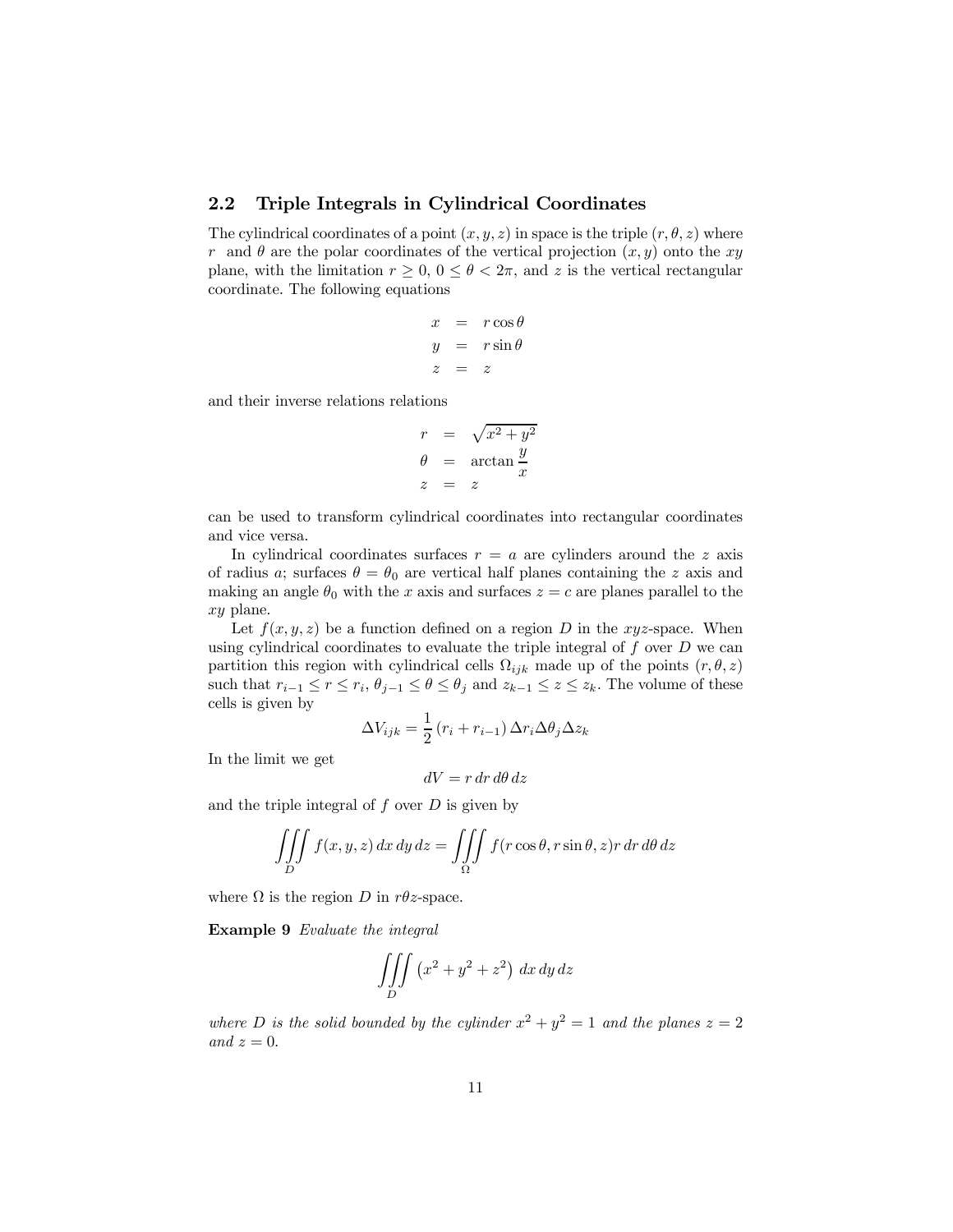**Solution** In cylindrical coordinates the region  $D$  is given by

$$
0 \le \theta \le 2\pi, \ 0 \le r \le 1, \ 0 \le z \le 2.
$$

Therefore,

$$
\iiint_D (x^2 + y^2 + z^2) \, dx \, dy \, dz = \int_0^{2\pi} \int_0^1 \int_0^2 (r^2 + z^2) \, r \, dz \, dr \, d\theta
$$
  
= 
$$
\int_0^{2\pi} \int_0^1 \int_0^2 (r^3 + z^2 r) \, dz \, dr \, d\theta
$$
  
= 
$$
\int_0^{2\pi} \int_0^1 (r^3 z + \frac{z^3}{3} r) \Big|_0^2 \, dr \, d\theta
$$
  
= 
$$
\int_0^{2\pi} \int_0^1 (2r^3 + \frac{8}{3}r) \, dr \, d\theta
$$
  
= 
$$
\int_0^{2\pi} \left(\frac{1}{2}r^4 + \frac{4}{3}r^2\right) \Big|_0^1 \, d\theta
$$
  
= 
$$
\int_0^{2\pi} \frac{11}{6} \, d\theta
$$
  
= 
$$
\frac{11}{3} \pi.
$$

#### 2.3 Triple Integrals in Spherical Coordinates

Given a point P in space its spherical coordinates is the triple  $(r, \theta, \varphi)$  where:

- 1. r is the distance OP from the origin O to  $P, r > 0$  for all points P different from the origin and  $r = 0$  if P coincides with the origin
- 2.  $\varphi$  is the angle from the positive z-axis to the line OP and it is restricted to the interval  $0 \leq \varphi \leq \pi$ .
- 3.  $\theta$  is the angle from the positive x axis to the line OQ where Q is the projection of P into the xy-plane.  $\theta$  is restricted to the interval  $0 \le \theta \le 2\pi$ .

The following equations

$$
x = r \sin \varphi \cos \theta
$$
  

$$
y = r \sin \varphi \sin \theta
$$
  

$$
z = r \cos \varphi
$$

and their inverse relations relations

$$
r = \sqrt{x^2 + y^2 + z^2}
$$
  
\n
$$
\theta = \arctan \frac{y}{x}
$$
  
\n
$$
z = \arccos \frac{z}{\sqrt{x^2 + y^2 + z^2}}
$$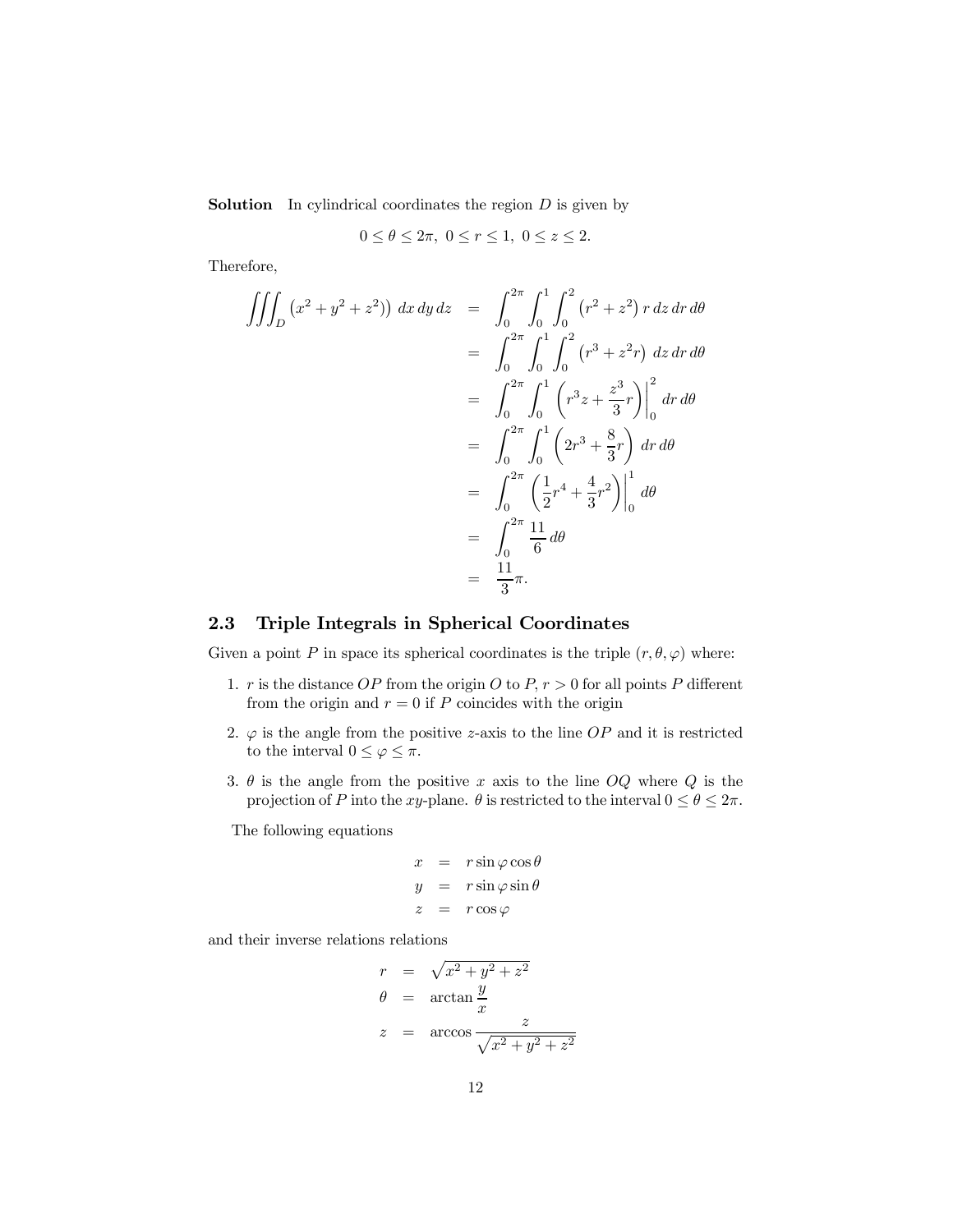can be used to transform spherical coordinates into rectangular coordinates and vice versa.

In spherical coordinates surfaces  $r = a$  are spheres of radius a centered at the origin and surfaces  $\theta = \theta_0$  are vertical half planes containing the z axis and making an angle  $\theta_0$  with the x axis.

Surfaces  $\varphi = \varphi_0$  are the nappe of a cone generated by revolving around the z-axis the line emanating from the origin and forming an angle  $\varphi_0$  with the positive z-axis. The surface  $\varphi = 0$  reduces to the positive z-axis, the surface  $\varphi = \pi/2$  to the plane  $z = 0$  and the surface  $\varphi = \pi$  to the negative z-axis.

Let  $f(x, y, z)$  be a function defined on a region D in the xyz-space. When using spherical coordinates to evaluate the triple integral of  $f$  over  $D$  we can partition this region with spherical cells  $\Omega_{ijk}$  made up of the points  $(r, \varphi, \theta)$  such that  $r_{i-1} \leq r \leq r_i$ ,  $\varphi_{i-1} \leq \varphi \leq \varphi_i$  and  $\theta_{k-1} \leq \theta \leq \theta_k$ . For small increments the volume of these cells is given approximately by

$$
\Delta V_{ijk} = (r \sin \varphi \, \Delta \theta_k)(r \Delta \varphi_j) \Delta r_i
$$

$$
= r^2 \sin \varphi \, \Delta r_i \Delta \varphi_j \Delta \theta_k
$$

In the limit we get

$$
dV = r^2 \sin \varphi \, dr \, d\theta \, d\varphi
$$

The triple integral of a function  $f(x, y, z)$  over D is given by

$$
\iiint\limits_{D} f(x, y, z) dx dy dz = \iiint\limits_{\Omega} F(r, \varphi, \theta) r^{2} \sin \varphi dr d\varphi d\theta
$$

where  $\Omega$  is the region D in  $r\varphi\theta$ -space and

$$
F(r, \varphi, \theta) = f(r \sin \varphi \cos \theta, r \sin \varphi \sin \theta, r \cos \varphi).
$$

**Example 10** Find the volume of the solid enclosed by the spheres  $r = 1$  and  $r = 2\cos\varphi$ 

**Solution** The sphere  $r = 1$  is obviously the sphere of radius one centered at the origin

$$
x^2 + y^2 + z^2 = 1.
$$

The second one is the sphere of radius one centered at the point  $(0, 0, 1)$ . To see this multiply both sides of the equation  $r = 2 \cos \varphi$  by r to get

$$
r^2 = 2r\cos\varphi.
$$

Then using the transformation equations we obtain

$$
x^2 + y^2 + z^2 = 2z
$$

which is equivalent to

$$
x^2 + y^2 + (z - 1)^2 = 1.
$$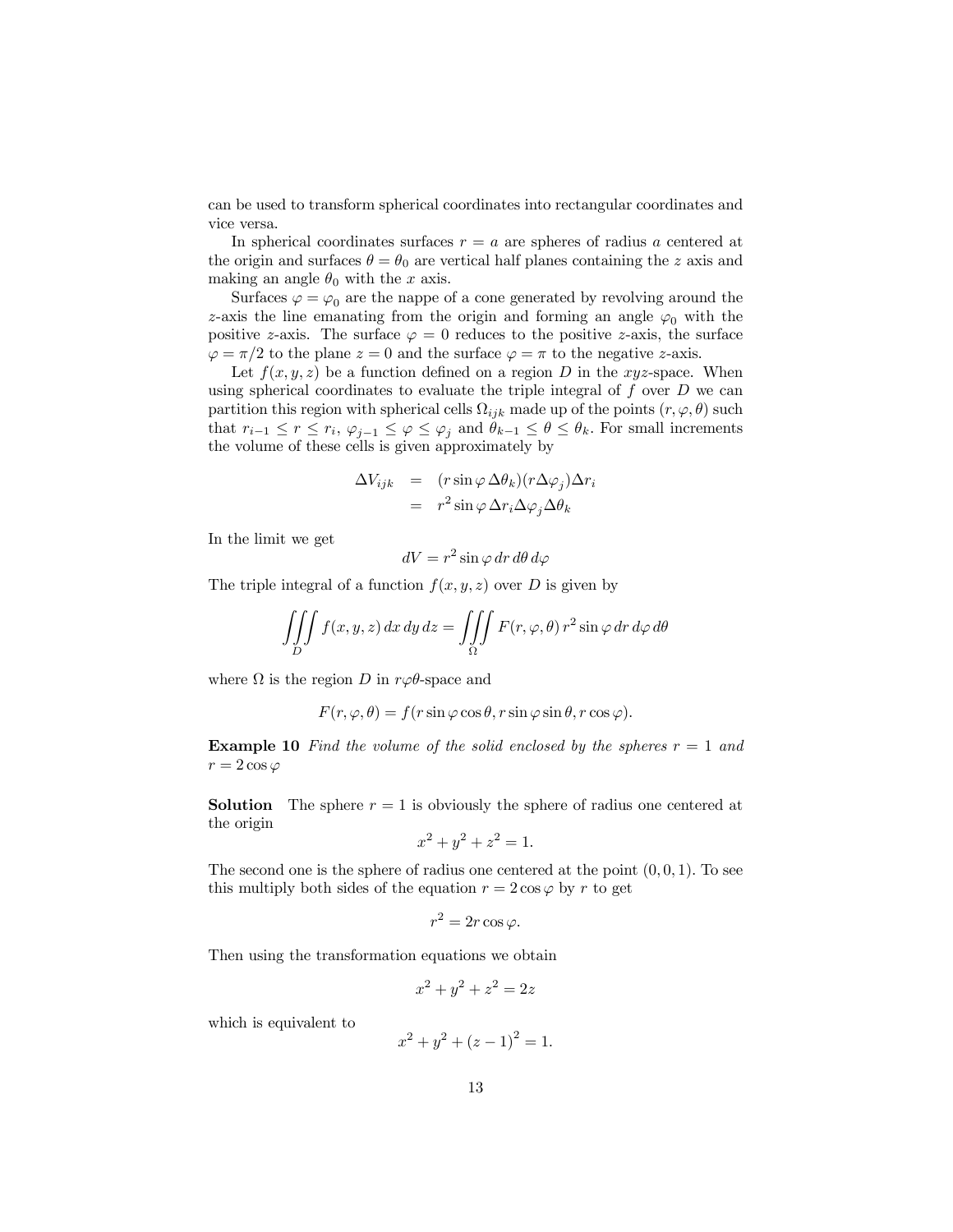Let  $D$  be the region between these two spheres in rectangular coordinates and  $\Omega$  the same region in spherical coordinates. At their intersection the following identity holds  $1 = 2 \cos \varphi$  and this implies  $\varphi = \pi/3$ . Therefore  $\Omega$  is given by

$$
0\leq \theta\leq 2\pi,\,\, 0\leq \varphi\leq \frac{\pi}{3},\,\, 0\leq r\leq 1.
$$

and the volume enclosed by the two spheres can be calculated as follows

$$
V = \iiint_D dx \, dy \, dz
$$
  
\n
$$
= \iiint_{\Omega} r^2 \sin \varphi \, dr \, d\varphi \, d\theta
$$
  
\n
$$
= \int_0^{2\pi} \int_0^{\pi/3} \int_0^1 r^2 \sin \varphi \, dr \, d\varphi \, d\theta +
$$
  
\n
$$
+ \int_0^{2\pi} \int_{\pi/3}^{\pi/2} \int_0^{2 \cos \varphi} r^2 \sin \varphi \, dr \, d\varphi \, d\theta
$$
  
\n
$$
= \int_0^{2\pi} \int_0^{\pi/3} \frac{1}{3} \sin \varphi \, d\varphi \, d\theta +
$$
  
\n
$$
+ \int_0^{2\pi} \int_{\pi/3}^{\pi/2} \frac{8}{3} \cos^3 \varphi \sin \varphi \, d\varphi \, d\theta
$$
  
\n
$$
= \int_0^{2\pi} \frac{1}{3} \left( -\cos \varphi \right) \Big|_0^{\pi/3} \, d\theta +
$$
  
\n
$$
+ \int_0^{2\pi} \frac{2}{3} \left( -\cos^4 \varphi \right) \Big|_{\pi/3}^{\pi/2} \, d\theta
$$
  
\n
$$
= \frac{1}{6} \int_0^{2\pi} d\theta + \frac{1}{24} \int_0^{2\pi} d\theta
$$
  
\n
$$
= \frac{5}{24} \int_0^{2\pi} d\theta
$$
  
\n
$$
= \frac{5\pi}{12}.
$$

### 2.4 Change of Variables in Triple Integrals

The cylindrical and spherical coordinate changes can be generalized to other change of variables. Suppose that a region  $\Omega$  in the  $(u, v, w)$  space is transformed into a region  $D$  in the xyz-space by the equations

$$
x = x(u, v, w), y = y(u, v, w)
$$
 and  $z = z(u, v, w)$ 

where and  $x, y$  and  $z$  are functions with continuous partial derivatives. The determinant ¯

 $\ddagger$  $\ddagger$  $\mathbf{\mathbf{I}}$  $\mathbf{\mathbf{I}}$  $\begin{array}{c} \end{array}$ 

$$
J(u,v,w) = \begin{vmatrix} \frac{\partial x}{\partial u} & \frac{\partial x}{\partial v} & \frac{\partial x}{\partial w} \\ \frac{\partial y}{\partial u} & \frac{\partial y}{\partial v} & \frac{\partial y}{\partial w} \\ \frac{\partial z}{\partial u} & \frac{\partial z}{\partial v} & \frac{\partial z}{\partial w} \end{vmatrix}
$$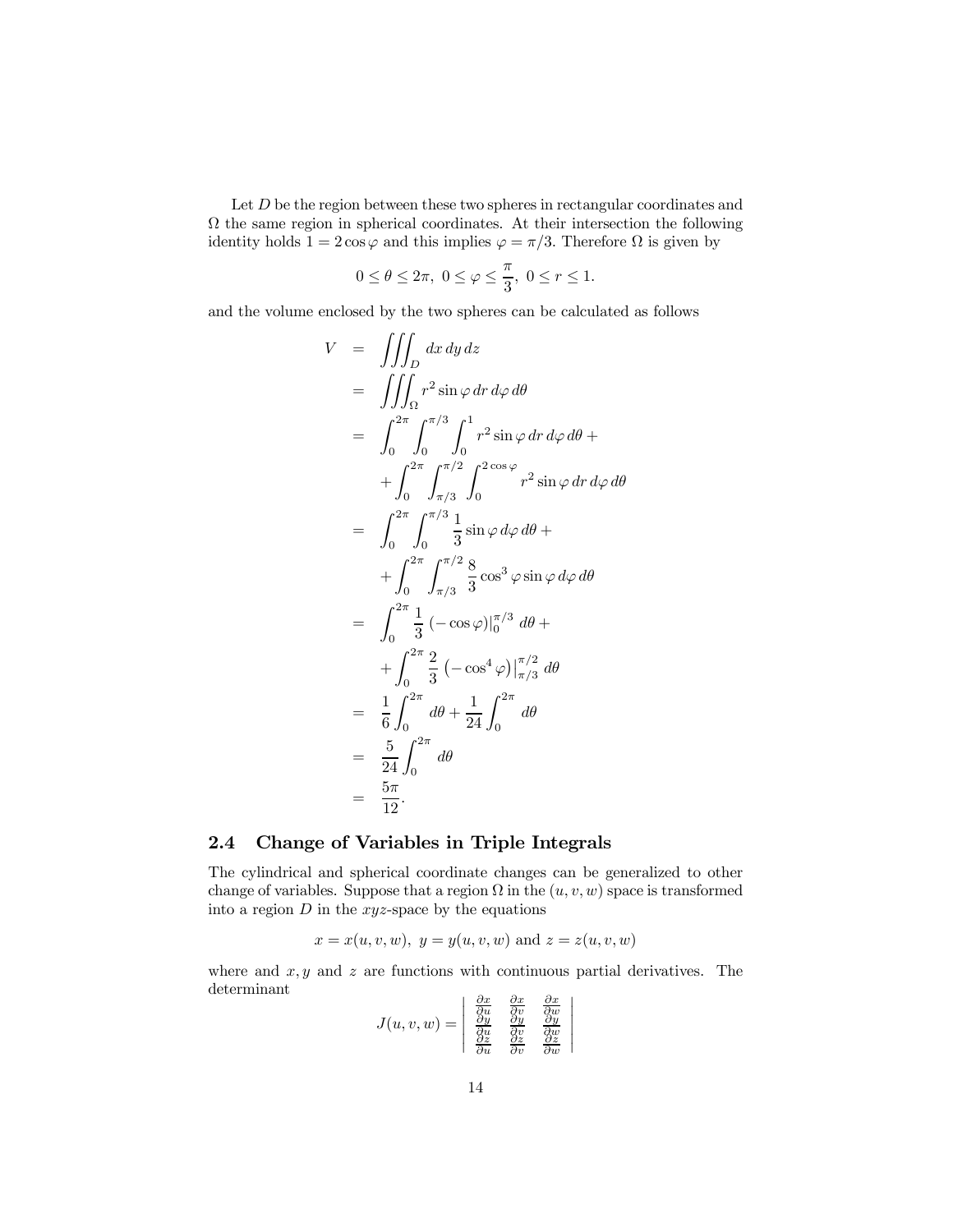is called the Jacobian of the transformation. Then if  $f$  is continuous over  $D$  the following formula holds

$$
\iint\limits_{D} f(x, y, z) dx dy dz = \iint\limits_{\Omega} F(u, v, w) |J(u, v, w)| du dv dw.
$$

where

$$
F(u, v, w) = f(x(u, v, w), y(u, v, w), z(u, v, w)).
$$

In particular, for cylindrical coordinates

$$
x = r\cos\theta, \ y = r\sin\theta, \ z = z
$$

and the Jacobian is

$$
J(r, \theta, z) = \begin{vmatrix} \frac{\partial x}{\partial r} & \frac{\partial x}{\partial \theta} & \frac{\partial x}{\partial z} \\ \frac{\partial y}{\partial r} & \frac{\partial y}{\partial \theta} & \frac{\partial y}{\partial z} \\ \frac{\partial z}{\partial r} & \frac{\partial z}{\partial \theta} & \frac{\partial z}{\partial z} \end{vmatrix}
$$
  
= 
$$
\begin{vmatrix} \cos \theta & -r \sin \theta & 0 \\ \sin \theta & r \cos \theta & 0 \\ 0 & 0 & 1 \end{vmatrix}
$$
  
= 
$$
r \cos^2 \theta + r \sin^2 \theta
$$
  
= 
$$
r
$$

Therefore we obtain again

$$
\iint\limits_{D} f(x, y) dx dy dz = \iint\limits_{\Omega} f(u, v, w)r dr d\theta dz.
$$

For spherical coordinates

$$
x = r\sin\varphi\cos\theta, \ y = r\sin\varphi\sin\theta, \ z = r\cos\varphi
$$

and the Jacobian is

$$
J(r, \varphi, \theta) = \begin{vmatrix} \frac{\partial x}{\partial r} & \frac{\partial x}{\partial \varphi} & \frac{\partial x}{\partial \theta} \\ \frac{\partial y}{\partial r} & \frac{\partial y}{\partial \varphi} & \frac{\partial y}{\partial \theta} \\ \frac{\partial z}{\partial r} & \frac{\partial z}{\partial \varphi} & \frac{\partial z}{\partial \theta} \end{vmatrix}
$$
  
= 
$$
\begin{vmatrix} \sin \varphi \cos \theta & r \cos \varphi \cos \theta & -r \sin \varphi \sin \theta \\ \sin \varphi \sin \theta & r \cos \varphi \sin \theta & r \sin \varphi \cos \theta \\ \cos \varphi & -r \sin \varphi & 0 \end{vmatrix}
$$
  
= 
$$
\begin{vmatrix} \cos \varphi & \cos \theta & -r \sin \varphi \sin \theta \\ r \cos \varphi \sin \theta & r \sin \varphi \cos \theta \end{vmatrix}
$$
  
+ 
$$
r \sin \varphi \begin{vmatrix} \sin \varphi \cos \theta & -r \sin \varphi \sin \theta \\ \sin \varphi \sin \theta & r \sin \varphi \cos \theta \end{vmatrix}
$$